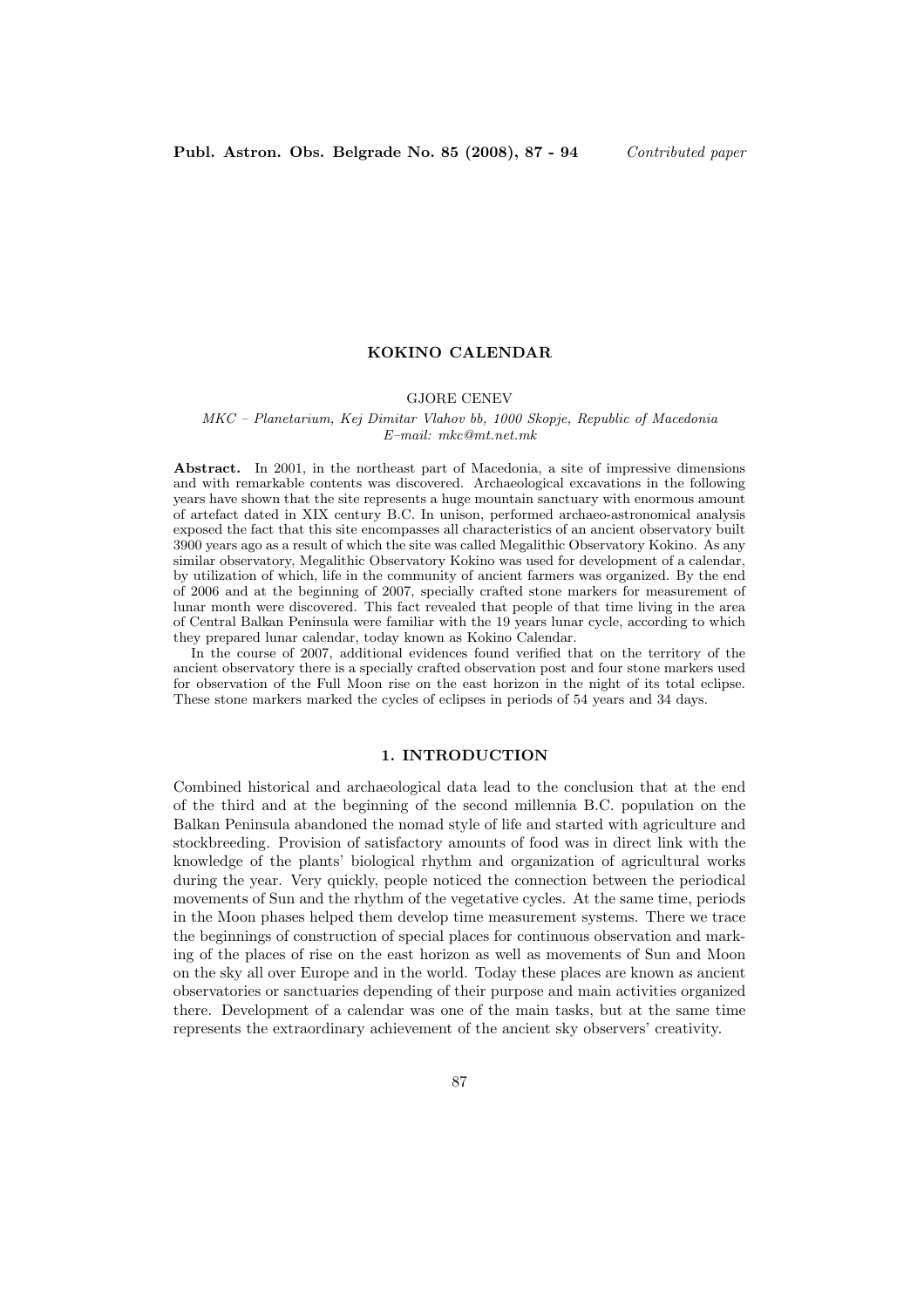GJORE CENEV



Figure 1: See the text.

## 2. KOKINO CALENDAR

Archaeo-astronomical analysis of the archaeological site located near the village Kokino in the northeast Macedonian confirmed that this site has all characteristics of an ancient observatory today known as Megalithic Observatory Kokino. (Cenev 2006). Existence of stone markers on the horizon validates the fact that ancient observers were familiar with apparently Sun movement during the year, as well as apparently movement of the Full Moon in 19 years time cycle, which immediately impose the dilemma of the type of the calendar that was developed in this ancient observatory. Was the calendar of a solar, lunar or combined -lunar and solar type?

The dilemma was solved at the end of 2006 and at the beginning of 2007 when the existence of stone markers for measurement of the lunar month length of 29 and 30 days was confirmed (Cenev 2007).  $5<sup>th</sup>$  of December 2006 was a day when the Full Moon had its maximum winter declination in a 19 years cycle and its rise was seen exactly through the opening of the stone marker discovered in the previous years (Fig. 2). In the same stone block (Fig. 1) there is clearly noticeable same in shape stone marker, which was found to be used for marking the rise of the Full Moon exactly one lunar month later or on  $3^{rd}$  of January 2007 (Fig. 3). Rise of the Full Moon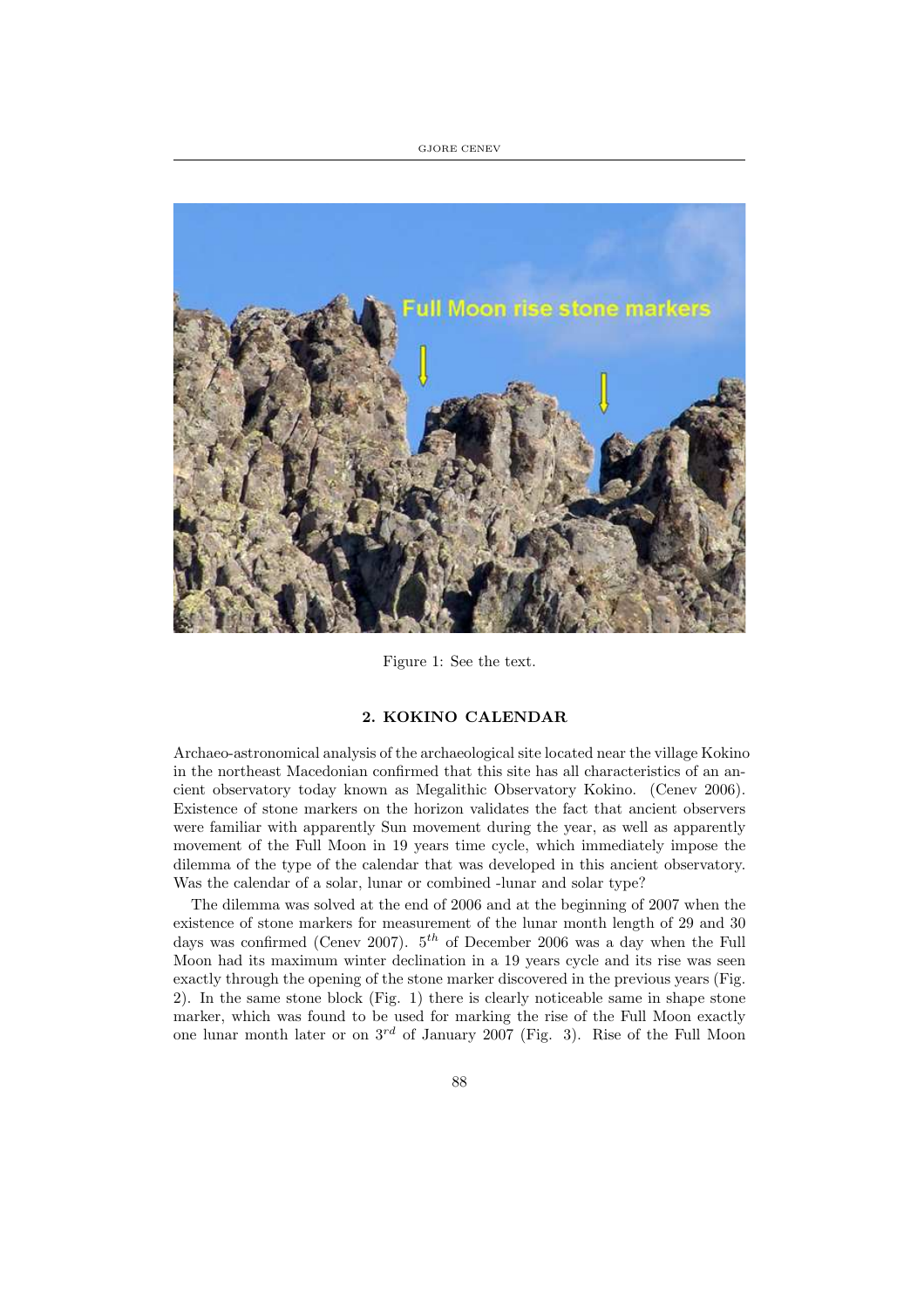

Figure 2: See the text.

seen through this marker on the above-mentioned date clearly indicates that ancient astronomers were familiar not just with the 19 years lunar cycle of the Full Moon rise but they knew and measured the length of the lunar month in the winter period, which is 29 days. Existence of two similar markers in the same stone block with posts for the purposes of observing Full Moon rise in the maximum summer declination shows that ancient people also knew and measured the length of the lunar month with 30 days.

By this, it becomes evident that on the Megalithic Observatory Kokino people developed lunar calendar with cycle of 19 years where they included certain number of lunar months with 29 days of length and a certain number of lunar months with 30 days of length. Analysis findings are that 19 years cycle encompasses of 12 lunar years with 12 lunar months so called ordinary years and 7 lunar years with 13 lunar months that are leap years. Ethno-astronomical data obtained during the 25 years of research among Macedonian people (Cenev 2004) supported the analysis of the lunar calendar. According to them even nowadays people that live in Macedonian villages claim that in one calendar year there are two seasons: winter and summer. The reason for this is the fact that in the past winter months were very bad so they were shorter, while the summer months were good and they have more days.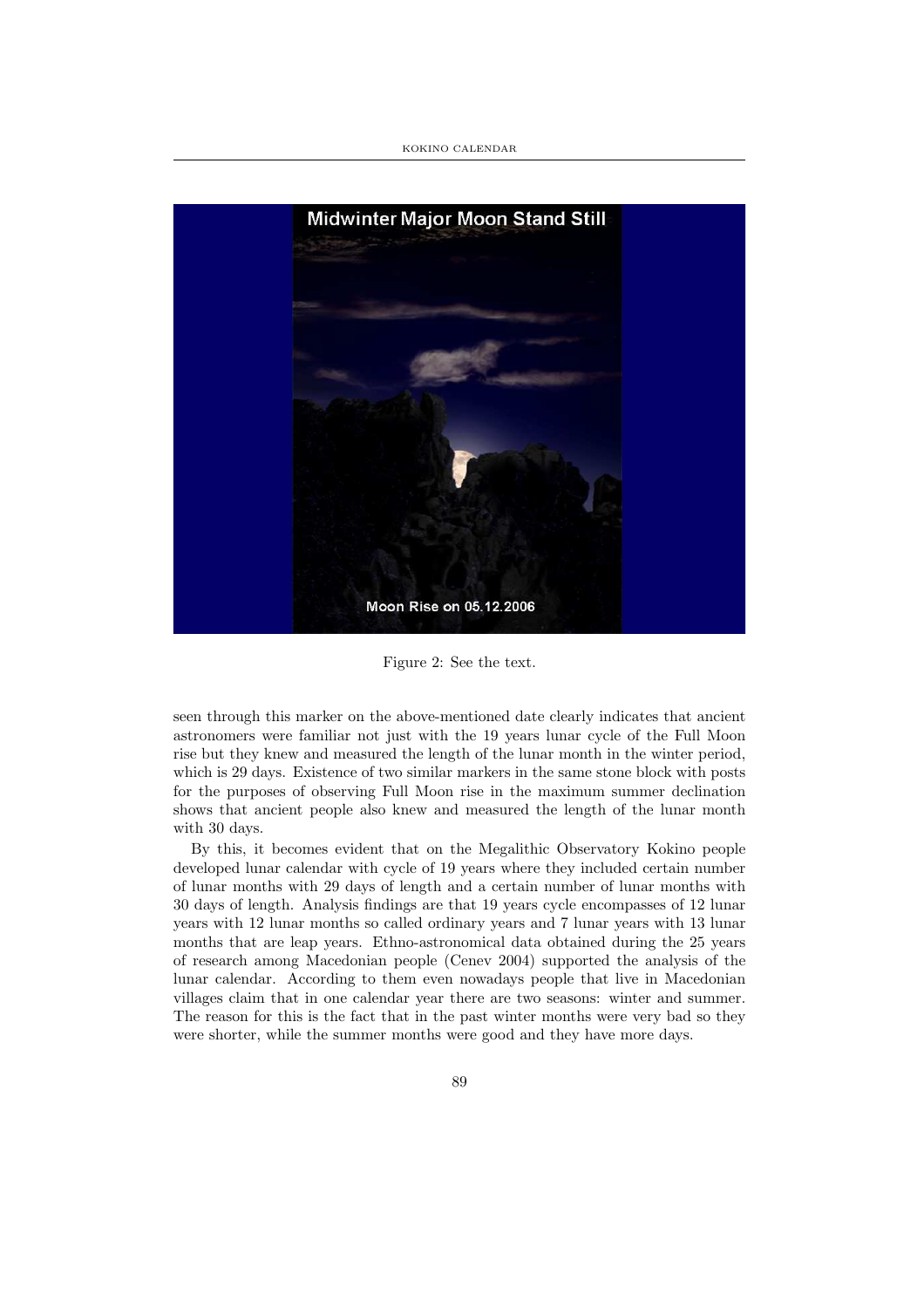

Figure 3: See the text.

In line with the data recorded in the collective memory of the people it can be concluded that ordinary years in Kokino calendar were with 6 winter months of 29 days and 6 summer months with 30 days. Leap years were with 13 lunar months because one summer month with 30 days was added. In 19 years cycle leap years followed a special pattern, which can be determined by simple counting of the number of full moons in the course of one calendar year. In Kokino calendar, based on the number of the full moons in the years of that historical period in every 2, 5, 8, 10, 13, 16 and 18 one lunar month with 30 days was added. By that (Table 1), we have 19 years cycle lunar calendar, which can be called Kokino Calendar.

This lunar calendar is similar to the well known Metonic cycle, but in the table we can see that Kokino's lunar calendar has a better compliance with the tropical year, which makes it in better agreement with the change of seasons and events in the nature. In line with the above mentioned, The Kokino lunar calendar had great potential for good organization of the agricultural and farmers' woks performed within the agricultural communities at that time, but also could provide organization of a ritual and spiritual life of the community on a qualitative manner. Only by starting a fire on the top of the mountain, people that lived in the circle of around 30 km were informed about the day of carrying out some agricultural works or performance of some rituals related to the religious life of the community.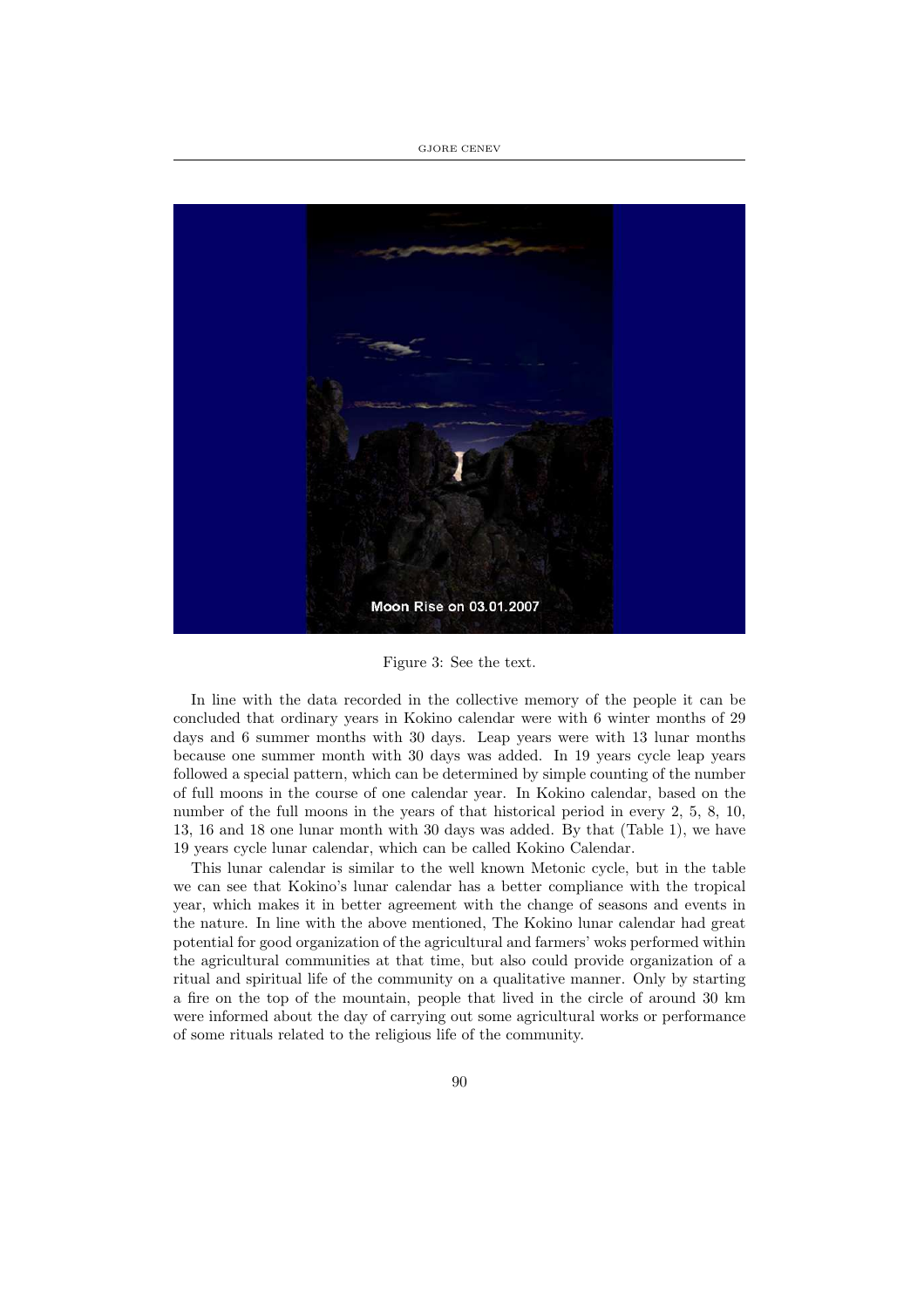| Year in         | Number                               | Number  | Number   | Difference     | Number of   | Difference |
|-----------------|--------------------------------------|---------|----------|----------------|-------------|------------|
| the             | $% \left( \mathcal{A}\right)$ of the | of days | of days  | in days        | days in the | in days    |
| Kokino          | Lunar                                |         | in a     | with the       | Metonov     | with the   |
| Calendar        | months                               |         | tropical | tropical       | Cycles      | tropical   |
|                 |                                      |         | year     | year           |             | year       |
| $\mathbf{1}$    | 12                                   | 354     | 365      | $-11$          | 354         | $-11$      |
| $\overline{2}$  | 13                                   | 384     | 365      | $+8$           | 354         | $-22$      |
| $\overline{3}$  | 12                                   | 354     | 365      | $-3$           | 384         | $-3$       |
| $\overline{4}$  | 12                                   | 354     | 366      | $-15$          | 354         | $-15$      |
| $\overline{5}$  | $\overline{13}$                      | 384     | 365      | $+4$           | 354         | $-26$      |
| 6               | 12                                   | 354     | 365      | $-7$           | 384         | $-7$       |
| $\overline{7}$  | 12                                   | 354     | 365      | $-18$          | 354         | $-18$      |
| 8               | 13                                   | 384     | 366      | $\Omega$       | 354         | $-30$      |
| $\overline{9}$  | 12                                   | 354     | 365      | $-11$          | 384         | $-11$      |
| 10              | 13                                   | 384     | 365      | $+8$           | 354         | $-22$      |
| 11              | $\overline{12}$                      | 354     | 365      | $-3$           | 384         | $-3$       |
| 12              | 12                                   | 354     | 366      | $-15$          | 354         | $-15$      |
| 13              | 13                                   | 384     | 365      | $+4$           | 354         | $-26$      |
| 14              | 12                                   | 354     | 365      | $-7$           | 384         | $-7$       |
| 15              | 12                                   | 354     | 365      | $-18$          | 354         | $-18$      |
| 16              | 13                                   | 384     | 366      | $\overline{0}$ | 354         | $-30$      |
| $\overline{17}$ | 12                                   | 354     | 365      | $-11$          | 384         | $-11$      |
| 18              | 13                                   | 384     | 365      | $+8$           | 354         | -22        |
| 19              | 12                                   | 354     | 365      | $-3$           | 383         | $-4$       |

Table 1: KOKINO CALENDAR METONIC CYCLES

By means of that, this ancient observatory had the possibility to organize qualitatively the life of people in a wider central region of the Balkan Peninsula.

Defining the type of the calendar developed on Kokino, the role and purpose of the stone markers used for marking the positions of the Sunrise on the east horizon become clear. Consistent with all well-known experts of the history of religion (Eliade 2005) in time when Megalithic Observatory Kokino was built, in all ancient civilizations, the Sun was considered as very important divinity managing life cycle of the plants. Its movement over the horizon was monitored very carefully even we can say with fear. If the Sun in summer continued to move towards the north after the day of solstice, people believed that the heat would increase so much that it would burn down the entire world. However, if in winter the Sun continued to move towards the south after the day of solstice, people believed that the cold would frieze the entire world. Rise of the Sun seen through the marker used for marking the days of vernal and autumn equinox, actually meant change of the winter and summer in the years of the Kokino Calendar.

Based on presented data it can be concluded that in Kokino Calendar the New Year started on the day of winter solstice. This claim could be verified with events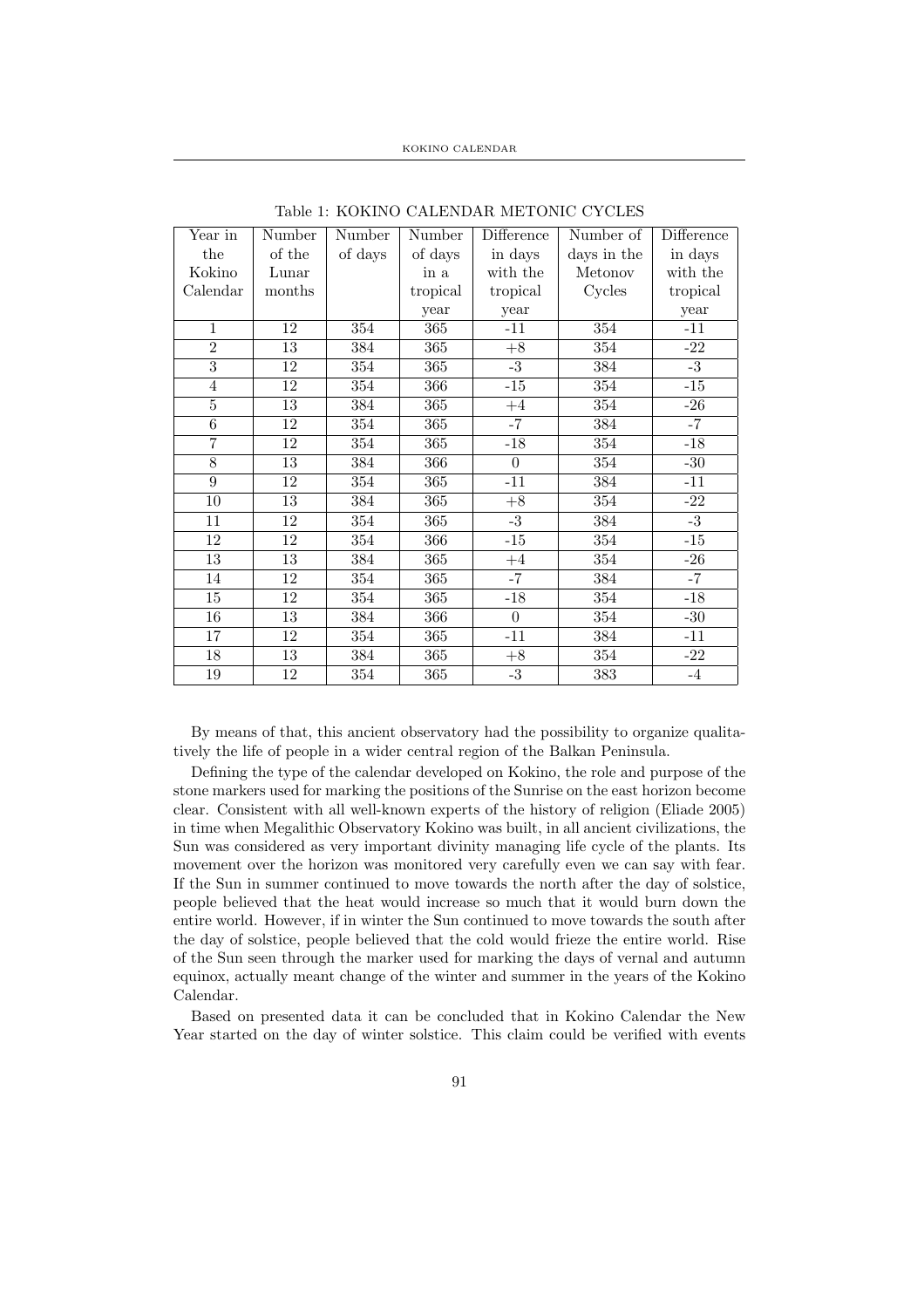linked with the beginning of the 19 years calendar cycle. In the first year of the calendar cycle, in twenty-four hours we have the longest night without Moon (phase of the New Moon) and the shortest day in the year. This coincidence, by all means, had great impact over the religious life of the ancient agricultural community and on that day, various rituals and ceremonies were performed. It can be said that beside the fear people felt, this day had the greatest potential of faith of people for the new birth and renewal of the power of the Sun and the Moon. Perhaps, that is why it is believed the greatest Gods-saviours such as Mithra and Jesus Christ were born on the day of winter solstice.

#### 3. CYCLES OF ECLIPSES

The fact that people on Kokino monitored the movements of the Moon in a very careful manner in long time periods imposes the question whether these ancient sky observers were familiar with the cycles of Sun and Moon eclipses. In compliance with the existing literature, archaeo-astronomical analyses of the well know megalithic sites, such as for example Stonehenge in England (Hawkins 1963) are concentrated on linking the number and position of stone markers with the cycles of Sun and Moon eclipses. (Hawkins 1964, Colton and Martin 1967). Efforts are made in direction of presenting the stones' disposition in function of some kind megalithic computer that in the past served the purposes of predicting Sun and Moon eclipses.

Analysis of the Megalithic Observatory Kokino design showed that for each special type of activity, ancient people constructed special observation post and special stone markers on the east horizon seen only from that post. They followed the same principle for the purposes of monitoring the Sun and Moon eclipses.

Archaeo-astronomical analysis of the site showed that for the purposes of observing Moon eclipse there is a specially crafted post in a standing position. (Fig. 4). Ancient observers from this post very carefully monitored the rise and movement of the Full Moon. Conducted analysis provided evidences that only from this post four stone markers can be very easily seen on the east horizon (Fig. 5). Measurement of the stone markers' coordinates and calculation of the Full Moon rise coordinates showed that these four stone markers were used to mark positions of the Full Moon rise on the horizon in the night of total Moon eclipse. Each of these markers was crafted after period of 54 years and 34 days (Table 2). General Astronomy provides us with information that the well known Saros cycle of eclipse has a length of 18 years 11 days and 8 hours. Also we all know that the same schedule of eclipses in the same geographical region will repeat on every 54 years and 34 days or after three series of Saros. Concordance of the stone markers' coordinates with the coordinates of the Full Moon rise in the night of eclipse, directs to the fact that these ancient sky observers from Kokino were familiar with the moon eclipses' cycles and they monitored them continuously in a period of over 220 years.

On the basis of these data we could draw a conclusion that data on the eclipses' pattern we recorded with some kind alphabet of symbols, but whether such records will be found we will know from further archaeological excavations on the site. Moon eclipses, and especially Sun eclipses at those time but also nowadays are considered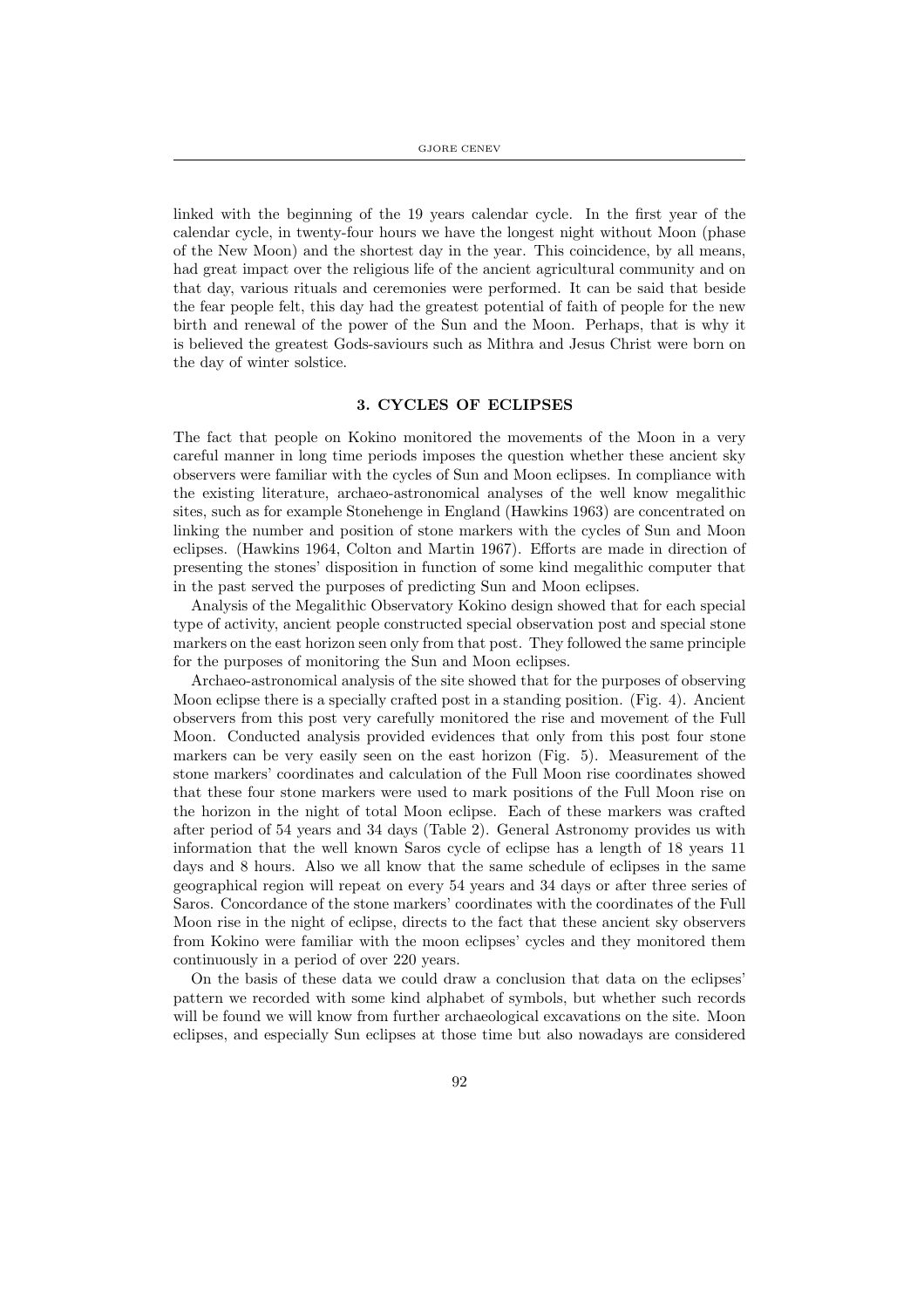## KOKINO CALENDAR



Figure 4: See the text.

| date    | Eclipse | Saros | Moon                         |                             | markers                     |                  |
|---------|---------|-------|------------------------------|-----------------------------|-----------------------------|------------------|
|         | Type    |       |                              | h                           |                             | h                |
| 1917 BC | Total   | 3     | $70^{\circ} 37'$             | $\overline{11^{\circ}}$ 18' | $\overline{70^{\circ}}$ 43' | $10^{\circ}$ 42' |
| Jan 24  |         |       |                              |                             |                             |                  |
| 1863 BC | Total   | 3     | $78^{\circ} 00'$             | $10^{\circ}$ 12'            | $78^{\circ} 01'$            | $09^{\circ} 50'$ |
| Feb 25  |         |       |                              |                             |                             |                  |
| 1809 BC | Total   | 3     | $88^\circ 28'$               | $04^{\circ} 30'$            | $88^\circ 30'$              | $03^{\circ} 54'$ |
| Mar 30  |         |       |                              |                             |                             |                  |
| 1755 BC | Total   | 3     | $\overline{104^{\circ}} 54'$ | $02^{\circ} 40'$            | $104^{\circ} 53'$           | $02^{\circ} 24'$ |
| May 01  |         |       |                              |                             |                             |                  |

Table 2:

as manifestations of the fight between the good and the evil or between the forces of the darkness and forces of the light. Without exception considerations found in all civilization periods and among all civilizations are that, an eclipse is a very bad sign predicting wars, diseases, and death. Therefore, people familiar with the eclipse